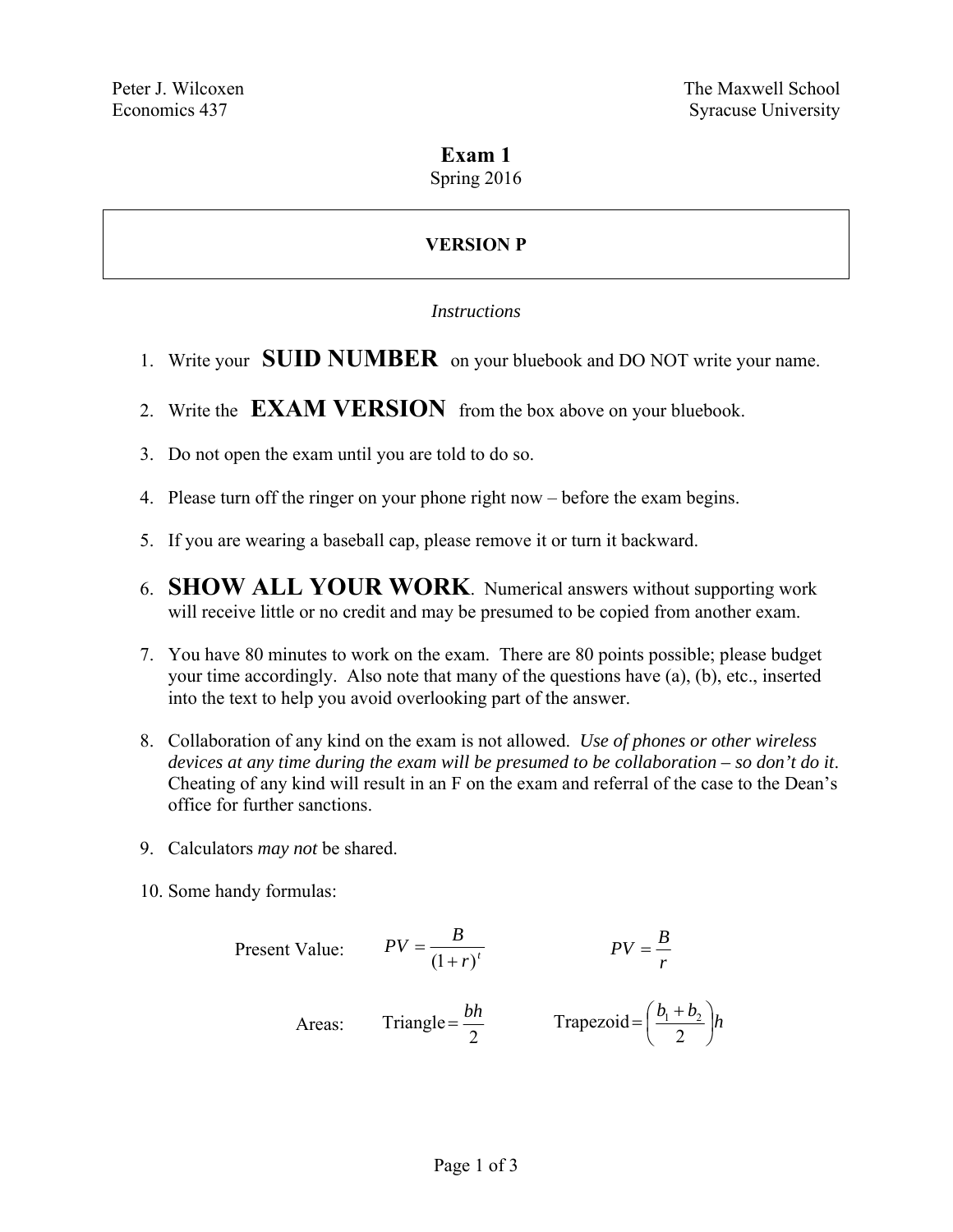### **Question 1 (15 points)**

A city is struggling with traffic. Currently, traffic costs drivers \$1 million per year in frustration and wasted time. Two policies, B and R, have been proposed to address it. Policy B would create special express bus lanes on major roads. Policy R would construct a light rail system (essentially an above-ground subway). The policies differ in how much they cost, how likely they are to work, and how much traffic would be reduced if they did. You've been given the following information and asked to determine which policy, if any, the city should adopt:

- B: Costs \$1 million in year 0 (no other payments); begins operating in year 5; has an 80% chance of working; and would reduce traffic costs *to* \$800,000 per year (starting in 5) if it works.
- R: Requires three payments of \$1 million each in years 0, 5 and 10 (no payments in any other years); begins operating in year 11; has a 50% chance of working; and would reduce traffic costs *to* \$300,000 per year (starting in 11) if it works.

For both policies: there is no change in traffic until operation begins (year 5 or year 11), and if the policy doesn't work, people continue to drive and traffic costs remain \$1 million per year.

Using an interest rate of 5%, please determine: (a) the expected NPV of option B; (b) the expected NPV of option R; and (c) indicate which one (or neither) the city should choose.

### **Question 2 (20 points)**

Consider a good purchased by two types of buyers, H and L (think of them as high and low income). There 5 type-H buyers and 10 type-L buyers. The WTP equations for an individual *i* of each type are shown below. The WTA curve for suppliers as a group (that is, the market supply) is also given. In addition, it is known that production of the good creates a negative externality according to the MCext curve shown below.

| Type-H individual: | WTPhi = $500 - (1/4)*Q$ hi |
|--------------------|----------------------------|
| Type-L individual: | WTPIi = $300 - (1/8)*Q$ li |
| Market WTA:        | $WTA = Qt/100$             |
| Externality:       | $MCext = 140$              |

The government would like to control the externality with a tax policy. Please determine: (a) the market equilibrium price and quantity in the absence of the policy; (b) the efficient tax rate; (c) the new equilibrium with the tax imposed; (d) the change in CS for an individual buyer of type H; (e) the total revenue raised by the tax; and (f) the overall gain in social surplus from the policy.

Exam continues on the next page…